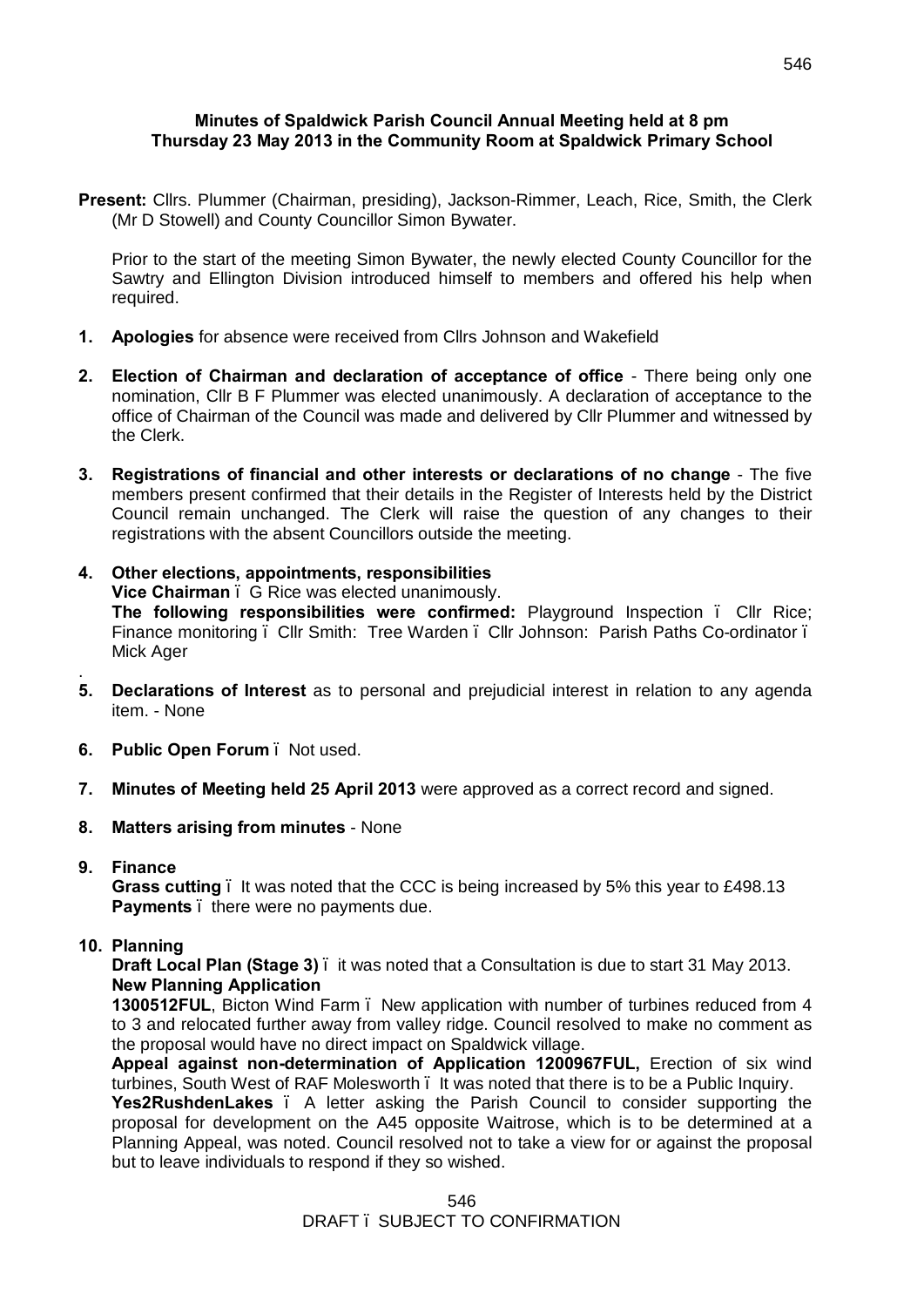**Town /Parish Council Planning Forum**, Wednesday 3 July 6 – 8 pm, Pathfinder House, 2 representatives invited. Councillors are to inform the Clerk by 7 June if they wish to attend. **Local Infrastructure Needs** – HDC requires Parish Councils to produce a prioritised list of infrastructure needed in the coming years related to planned growth in their locality. The Clerk reported that, unless radically changed in the latest draft of the Local Plan, development will be confined to extensions, infilling, or sites of up to 5 dwellings and is likely to average around 2 per year. It is therefore doubtful whether any addition infrastructure would be required specifically to deal with this low level of development, hence HDC has suggested that the list includes all current and foreseeable needs.

Following discussion the following list, in order of priority, was agreed:

- 1. Village Hall
- 2. Playing Field and / or Multi Use Games Area (MUGA)
- 3. Improvements to Long Lane and Cockway Lane
- **11. Queen Elizabeth's Diamond Jubilee**  The Clerk reported that he has passed copies of the Land Registry details to Mr William Brown and sought his help in identifying the present owner in order to obtain consent to the bench being installed at Belton<sub>®</sub> Hill. Design of the commemorative plaque to be fixed to the seat is proceeding.

# **12. Inspection / Repair / Replacement of Assets**

War Memorial . The Clerk is to present a costed proposal for the cleaning and refurbishment to the next meeting.

**Street Lighting PFI**. Balfour Beatty has confirmed that the 7 lights in Littlecotes Close, which do not appear on the CCC map, have been adopted by CCC and will be dealt with on the PFI contract. A quote to change the lantern on the PC light in Church Lane to bring it into line with other lights in the village is awaited from BB. Stage 1, to replace the lanterns on 7 lights in Burton Way, Fuller Close and Mount Pleasant is due to start shortly.

**Planting** – Cllr Leach reported that he would be asking members of the Gardening Club for advice on new planting. It was agreed that he could spend around £40 to buy plants

**13. Litter / Dog Bins –** the Clerk is to ask HDC to provide an additional bin on the North side of High Street if no suitable site can be found in Ferriman Road, East of Royston Avenue.

# **14. Highways, footpaths, byways etc.**

**CAPALC, Allotments Training Course, Sutton,** Friday 28 June 9.30 am to 3 pm - details circulated 10 May – members to notify the Clerk if they wish to attend.

**Long Lane** – Mick Ager has reported that, although this is an adopted road rather than a public right of way, the site has been viewed by the ROW Officer and possible solutions to the mud and drainage issues (about 100 metres into the lane) are now being considered by Brian Murdoch, CCC Highways and Simeon Carroll, ROW Officer. The question of how the work can be funded will need to be resolved. No work or improvement is likely to be started until the end of the bird nesting season (end of September).

**Footpath 12** in the field opposite the petrol station has now been marked by the farmer.

**Footpath 15 -** The new footbridge over the brook has been installed, thus opening up the path from the concrete road on the North side of the A14 which now connects with paths to Barham Road (North of the entrance to Glebe Farm) and to Woolley

**Protected Road Verge** – As Warden for the PRV on the Easton / Stonely Road, Cllr Leach reported that he would be visiting the site shortly.

**15. Bus Service changes** – The Chairman reported that the main concerns of residents are: **HACT Ring & Ride**. there is only one bus a month to Huntingdon but four a week to St Neots and one a week to Morrison<sub>®</sub> at Cambourne. More to Huntingdon would be helpful.